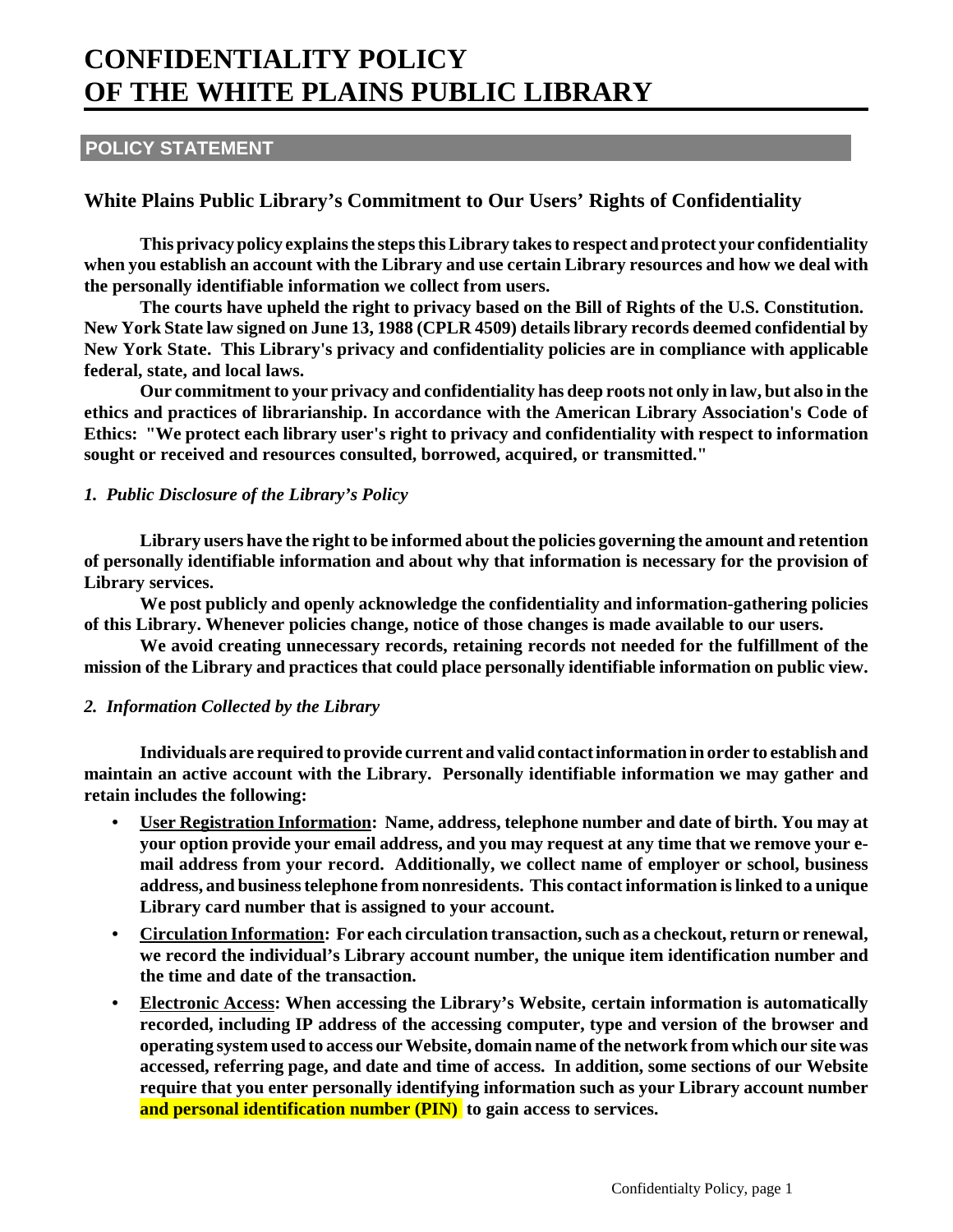- *2. Information Collected by the Library (cont.)*
- **Onsite Public Computer Use Information: The Library collects information about public computer use, including identity of computer, date, time and length of computer session and Internet sites visited. Thisis completely anonymous, aggregated information thatis not associated in any way with your Library account number. In addition, public computers designated for Internet access require entering personally identifying information such as your Library account number to gain access to services.**
- **Closed Circuit Television (CCTV) Recordings: The Library employs CCTV to ensure the physical security of the Library facility, staff and patrons.**

### *3. How Personally Identifiable Information is Used*

**By registering for Library services, you agree to give the Library personally identifiable information in order to establish your account with the Library, manage your use of Library services and enable communication by the Library and its affiliates with you. Your use of Library materials, programs and services may imply additional consent.** 

**We use your Library account to enable and manage your borrowing privileges and your access to specific services, such as use of onsite public computers or use of certain electronic resources.**

**We use your contact information:**

- **To communicate with you regarding your account;**
- **To notify you about programs, activities and services of the Library or its affiliates;**
- **To provide you with services you have elected to receive, such as access to a workshop, optional e-mail notifications and services you have requested.**

**We may share your contact information with Library affiliates: the Friends of the Library and the White Plains Library Foundation. We do not sell, license or disclose personal information to any other third party without your consent, unless we are compelled to do so under the law or to comply with a court order.**

### *4. Access by Users*

**You are required to provide current and valid contact information in order to maintain an active account with the Library. You may update the contact information in your Library account at any time in person or online. In both instances, you will be asked to verify your identity.**

### *5. Data Integrity & Security*

*Data Integrity***: The data we collect and maintain at the Library must be accurate and secure. We take reasonable steps to assure data integrity, using only reputable sources of data and updating data whenever possible.**

*Data Retention***: We protect personally identifiable information from unauthorized disclosure. Records are may be moved to secure off-line storage once they are no longer needed to manage Library services.**

*Tracking Users***: We do not ask Library visitors or Website users for personally identifiable information such as Library account number unless they are borrowing materials, requesting certain services, using Library computers or network resources, registering for programs or classes, or making remote use from outside the Library of those portions of the Library's Website restricted to registered borrowers.**